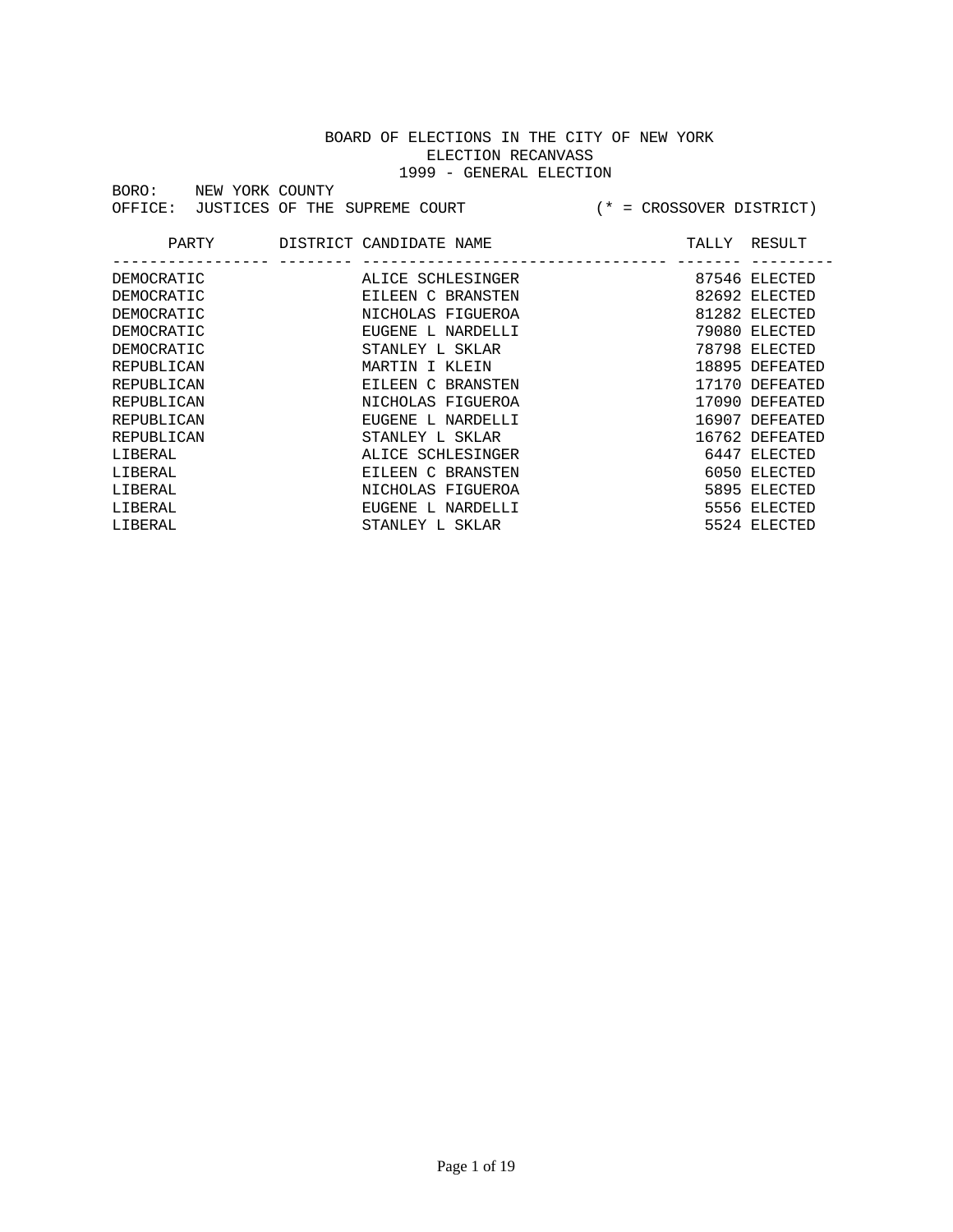| BORO:   | NEW YORK COUNTY |                           |  |
|---------|-----------------|---------------------------|--|
| OFFICE: |                 | CIVIL COURT (COUNTY WIDE) |  |

#### (\* = CROSSOVER DISTRICT)

#### PARTY DISTRICT CANDIDATE NAME TALLY RESULT ----------------- -------- --------------------------------- ------- --------- RICHARD F BRAUN REPUBLICAN RICHARD F BRAUN 16549 ELECTED LIBERAL RICHARD F BRAUN 5442 ELECTED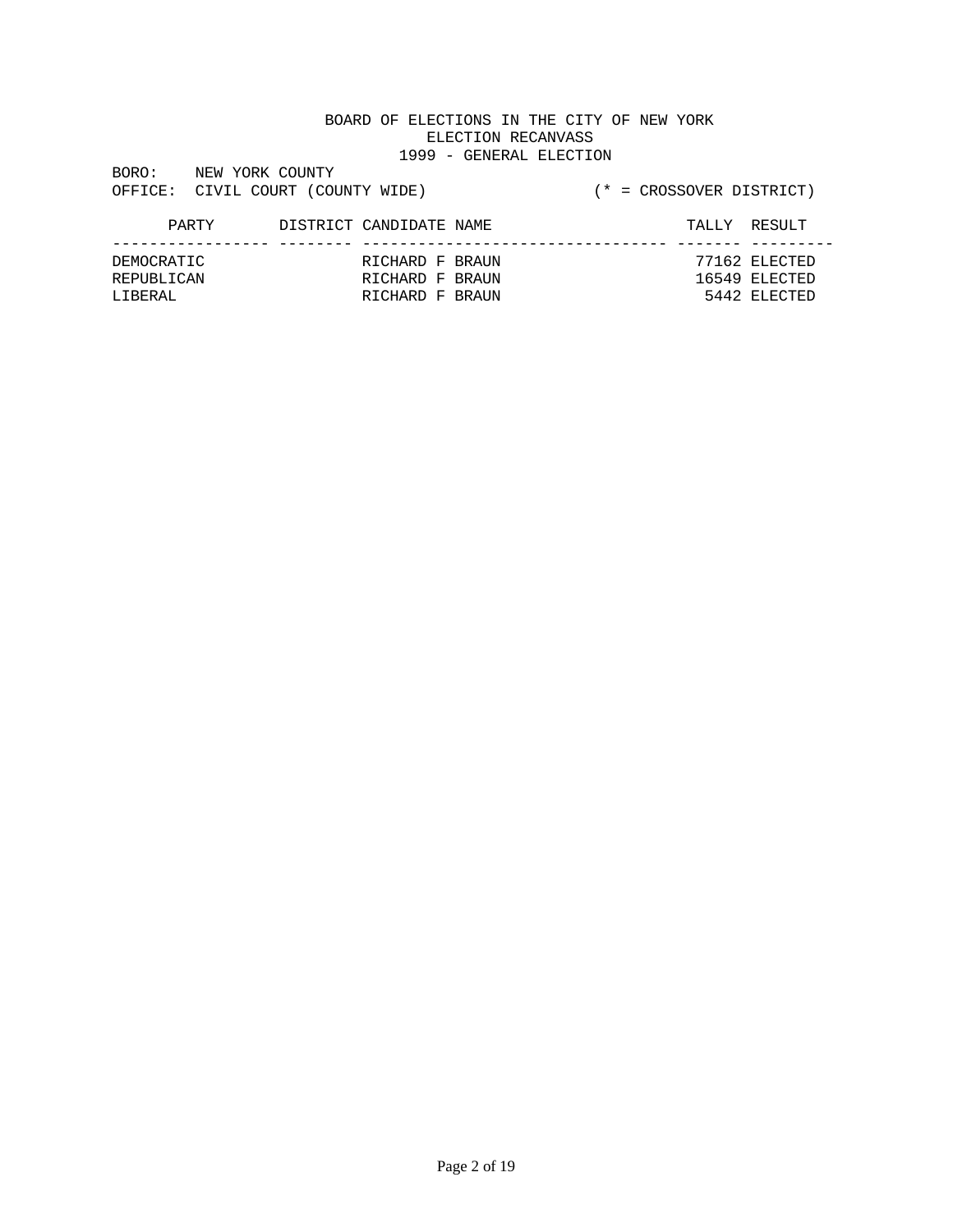BORO: NEW YORK COUNTY<br>OFFICE: COUNCIL

| PARTY                                        |                 | DISTRICT CANDIDATE NAME                                    |  | TALLY RESULT                                   |
|----------------------------------------------|-----------------|------------------------------------------------------------|--|------------------------------------------------|
| DEMOCRATIC<br>WORKING FAMILIES<br>REPUBLICAN | 03<br>03<br>n 3 | CHRISTINE C OUINN<br>CHRISTINE C OUINN<br>JOSEPH MAURIELLO |  | 12197 ELECTED<br>1720 ELECTED<br>1672 DEFEATED |

| DEMOCRATIC       | 04 | EVA S MOSKOWITZ | 12543 ELECTED |
|------------------|----|-----------------|---------------|
| REPUBLICAN       | 04 | REBA W WILLIAMS | 6736 DEFEATED |
| WORKING FAMILIES | 04 | EVA S MOSKOWITZ | 1402 FLECTED  |
| TNDEPENDENT      | 04 | EVA S MOSKOWITZ | 920 FLECTED   |
| T.TBERAL         | 04 | REBA W WILLIAMS | 587 DEFEATED  |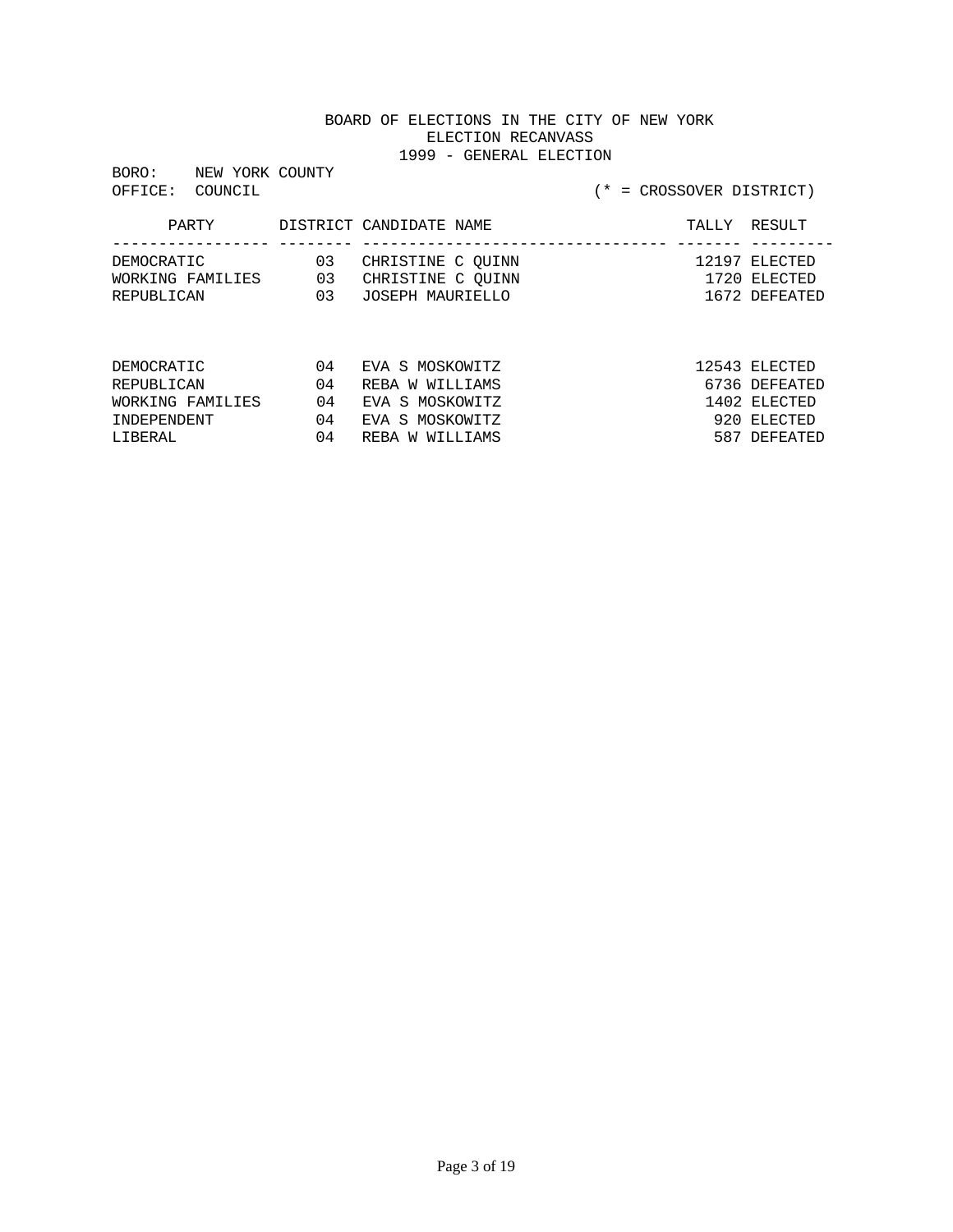| BORO:<br>NEW YORK COUNTY           |    |                         |                             |               |
|------------------------------------|----|-------------------------|-----------------------------|---------------|
| OFFICE:<br>CIVIL COURT BY DISTRICT |    |                         | $(* = CROSSOVER DISTERTCT)$ |               |
|                                    |    |                         |                             |               |
| PARTY                              |    | DISTRICT CANDIDATE NAME | TALLY                       | RESULT        |
|                                    |    |                         |                             |               |
| DEMOCRATIC                         | 03 | CYNTHIA S KERN          |                             | 6269 ELECTED  |
| REPUBLICAN                         | 03 | CYNTHIA S KERN          |                             | 1030 ELECTED  |
| LIBERAL                            | 03 | CYNTHIA S KERN          |                             | 483 ELECTED   |
| INDEPENDENT                        | 03 | CYNTHIA S KERN          |                             | 206 ELECTED   |
|                                    |    |                         |                             |               |
|                                    |    |                         |                             |               |
|                                    |    |                         |                             |               |
| DEMOCRATIC                         | 06 | ANALISA TORRES          |                             | 11583 ELECTED |
| LIBERAL                            | 06 | ANTHONY J FIORELLA JR   |                             | 1818 DEFEATED |
| WORKING FAMILIES                   | 06 | ANALISA TORRES          |                             | 986 ELECTED   |
|                                    |    |                         |                             |               |
|                                    |    |                         |                             |               |
|                                    |    |                         |                             |               |
| DEMOCRATIC                         | 09 | WALTER B TOLUB          |                             | 5151 ELECTED  |
| REPUBLICAN                         | 09 | WALTER B<br>TOLUB       |                             | 2557 ELECTED  |
| LIBERAL                            | 09 | WALTER B<br>TOLUB       |                             | 350 ELECTED   |
|                                    |    |                         |                             |               |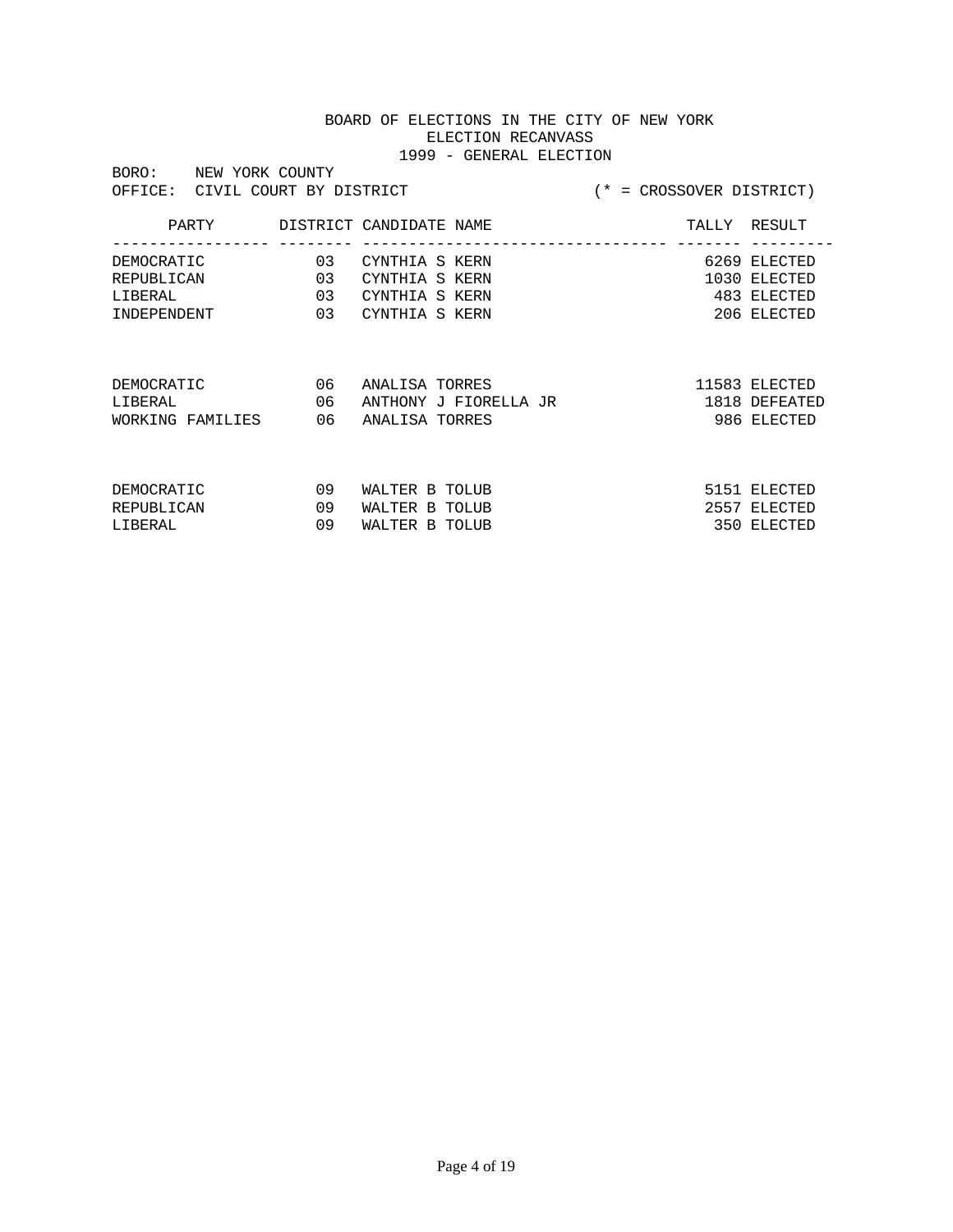|       |                                       |  | --- |
|-------|---------------------------------------|--|-----|
| BORO: | BRONX COUNTY                          |  |     |
|       | OFFICE: JUSTICES OF THE SUPREME COURT |  |     |

| PARTY        | DISTRICT CANDIDATE NAME | TALLY | RESULT        |
|--------------|-------------------------|-------|---------------|
| DEMOCRATIC   | LAURA G DOUGLAS         |       | 37713 ELECTED |
| DEMOCRATIC   | NORMA RUIZ              |       | 35702 ELECTED |
| DEMOCRATIC   | PAUL A VICTOR           |       | 33894 ELECTED |
| REPUBLICAN   | LAURA G DOUGLAS         |       | 5986 ELECTED  |
| REPUBLICAN   | PAUL A VICTOR           |       | 5085 ELECTED  |
| REPUBLICAN   | NORMA RUIZ              |       | 5029 ELECTED  |
| CONSERVATIVE | LORRAINE C CORSA        |       | 3171 DEFEATED |
| CONSERVATIVE | ANDREW P MANTOVANI      |       | 3147 DEFEATED |
| CONSERVATIVE | ALEXANDER LEVINE        |       | 2834 DEFEATED |
| LIBERAL      | NORMA RUIZ              |       | 1428 ELECTED  |
| LIBERAL      | LAURA G DOUGLAS         |       | 1420 ELECTED  |
| LIBERAL      | PAUL A VICTOR           |       | 1376 ELECTED  |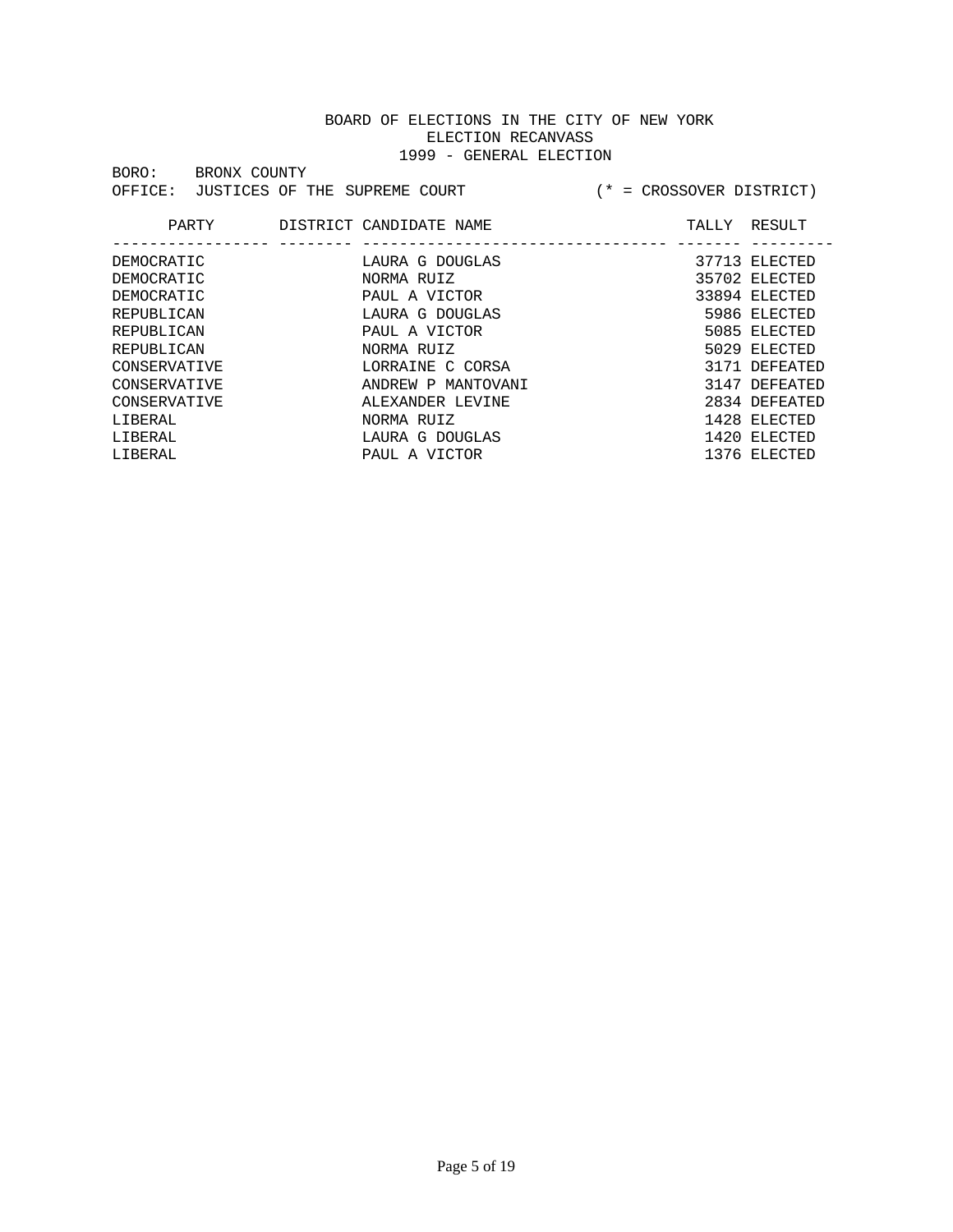|                                   |              | -- |
|-----------------------------------|--------------|----|
| BORO:                             | BRONX COUNTY |    |
| OFFICE: CIVIL COURT (COUNTY WIDE) |              |    |

| PARTY        | DISTRICT CANDIDATE NAME | TALLY | RESULT        |
|--------------|-------------------------|-------|---------------|
|              |                         |       |               |
| DEMOCRATIC   | STANLEY B GREEN         |       | 37585 ELECTED |
| DEMOCRATIC   | SALLIE MANZANET         |       | 33824 ELECTED |
| REPUBLICAN   | STANLEY B GREEN         |       | 5323 ELECTED  |
| REPUBLICAN   | SALLIE MANZANET         |       | 5164 ELECTED  |
| CONSERVATIVE | THOMAS J LAVIN          |       | 2949 DEFEATED |
| CONSERVATIVE | MICHAEL M GASK          |       | 2627 DEFEATED |
| LIBERAL      | STANLEY B GREEN         |       | 1416 ELECTED  |
| LIBERAL      | SALLIE MANZANET         |       | 1238 ELECTED  |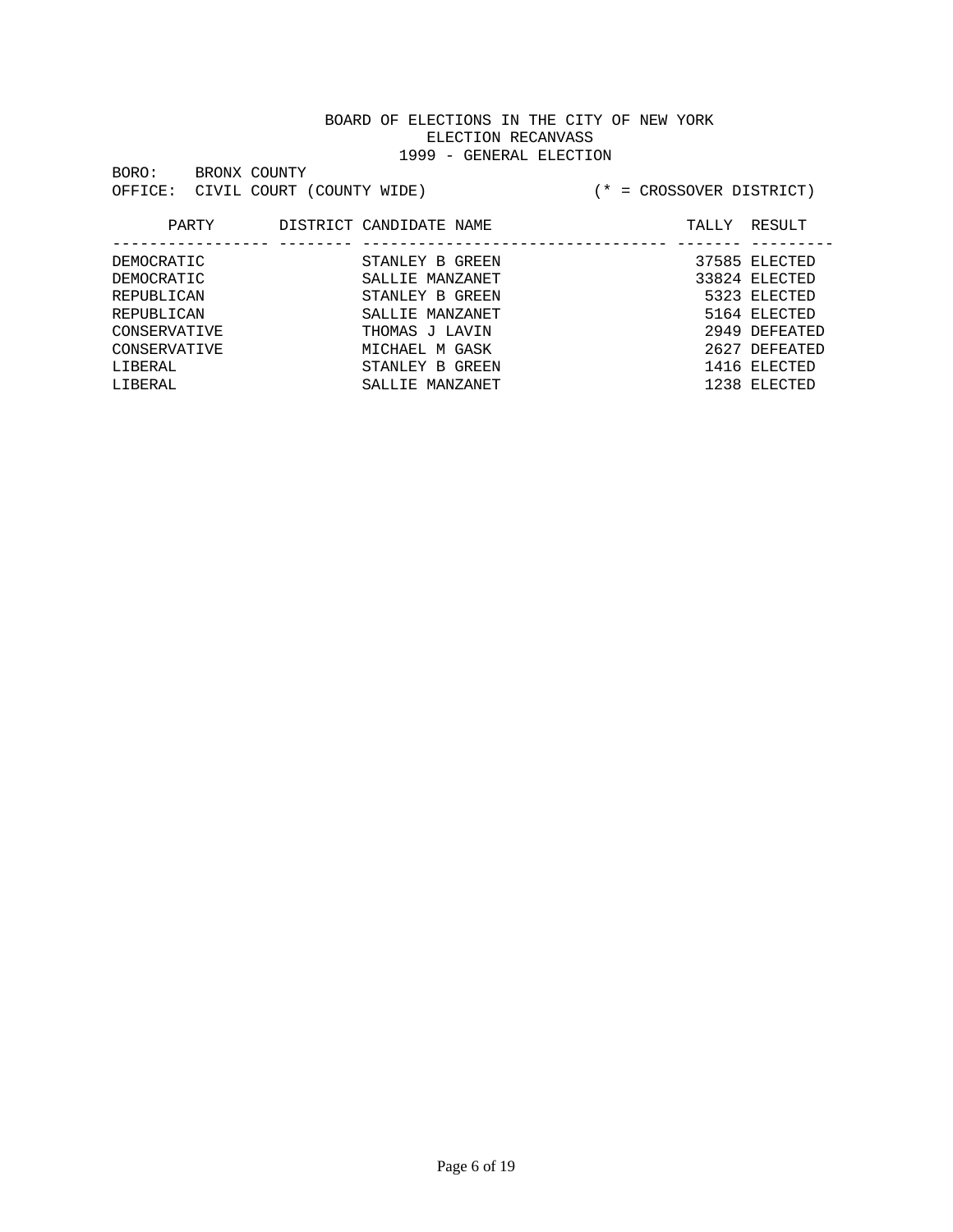| BORO:   | BRONX COUNTY |                   |
|---------|--------------|-------------------|
| OFFICE: |              | DISTRICT ATTORNEY |

# (\* = CROSSOVER DISTRICT)

#### PARTY DISTRICT CANDIDATE NAME TALLY RESULT ----------------- -------- --------------------------------- ------- --------- ROBERT T JOHNSON REPUBLICAN CHARLES LEE 6243 DEFEATED CONSERVATIVE ROBERT T JOHNSON 2221 ELECTED LIBERAL ROBERT T JOHNSON 1496 ELECTED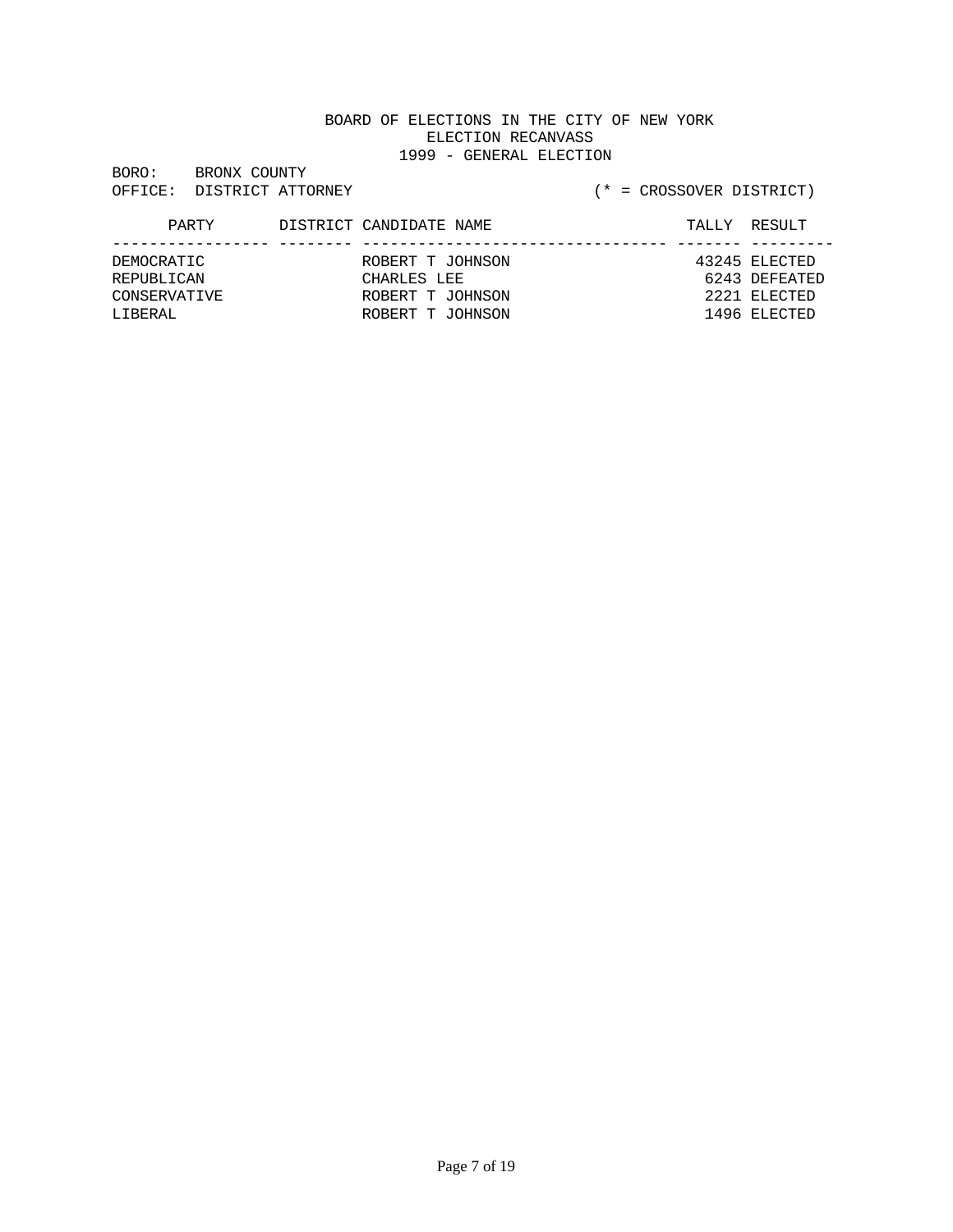| BORO:   | BRONX COUNTY |                         |
|---------|--------------|-------------------------|
| OFFICE: |              | CIVIL COURT BY DISTRICT |

| PARTY        |     | DISTRICT CANDIDATE NAME | TALLY RESULT  |
|--------------|-----|-------------------------|---------------|
| DEMOCRATIC   | 01  | HOWARD H SHERMAN        | 16806 ELECTED |
| REPUBLICAN   | O 1 | HOWARD H SHERMAN        | 3035 ELECTED  |
| CONSERVATIVE | 01  | JOHN H WILSON           | 1614 DEFEATED |
| LIBERAL      | 01  | HOWARD H SHERMAN        | 521 ELECTED   |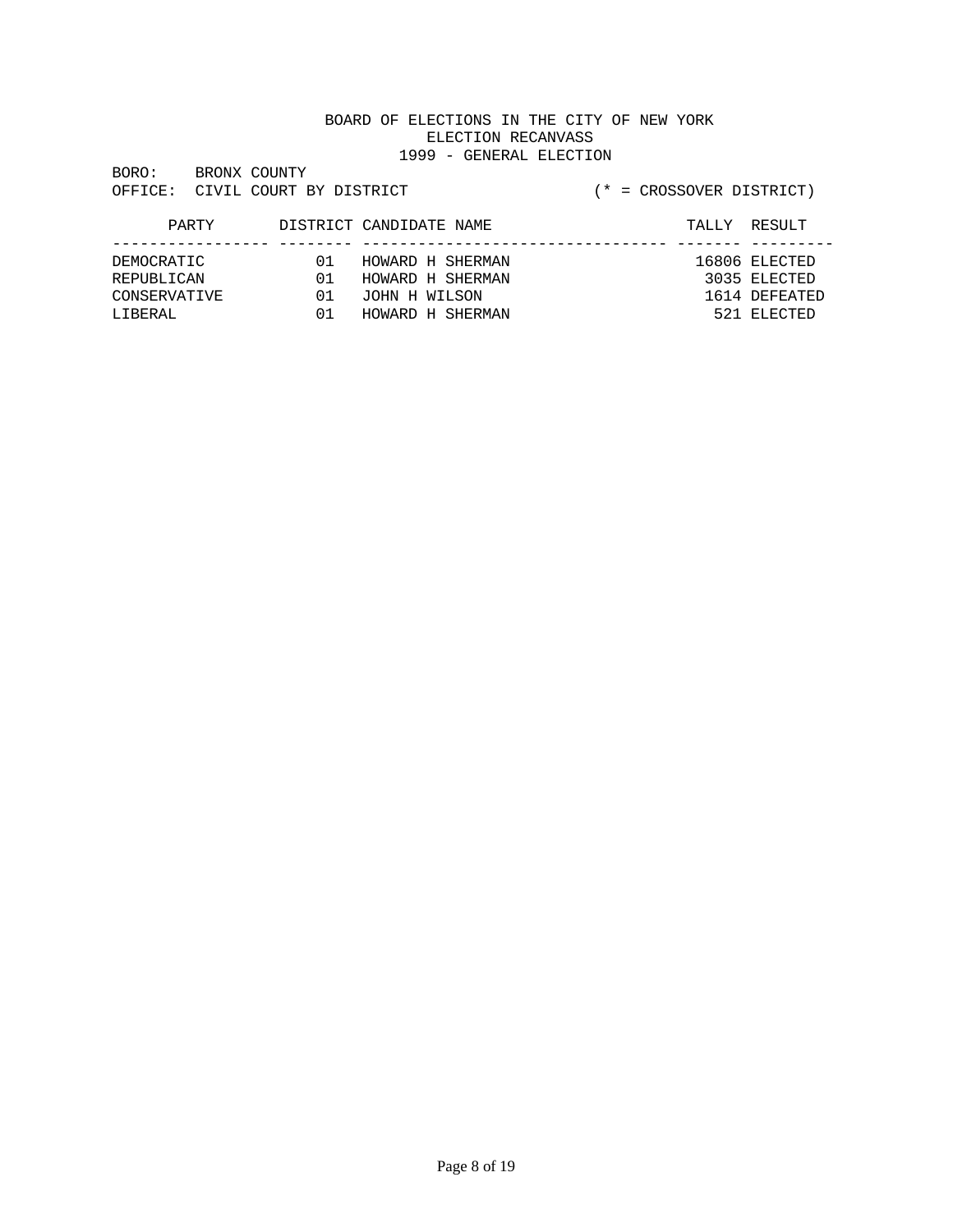| BORO:   | KINGS COUNTY                  |
|---------|-------------------------------|
| OFFICE: | JUSTICES OF THE SUPREME COURT |

#### (\* = CROSSOVER DISTRICT)

| PARTY        | DISTRICT CANDIDATE NAME                   | TALLY | RESULT         |
|--------------|-------------------------------------------|-------|----------------|
| DEMOCRATIC   | * ROBERT J<br>GIGANTE                     |       | 71828 ELECTED  |
| DEMOCRATIC   | <b>DOUGLASS</b><br>$\star$<br>LEWIS L     | 68011 | ELECTED        |
| DEMOCRATIC   | $\star$<br>MARTIN<br>SCHNEIER             | 67951 | ELECTED        |
| DEMOCRATIC   | RICHARD<br>HUTTNER<br>$\star$             | 66410 | ELECTED        |
| REPUBLICAN   | MOLLY KLAPPER<br>*                        | 14747 | DEFEATED       |
| REPUBLICAN   | *<br>HELENE<br>DONLAN<br>SACCO            |       | 13328 DEFEATED |
| REPUBLICAN   | * GEORGE M SPANAKOS                       |       | 12420 DEFEATED |
| REPUBLICAN   | * RICHARD<br>HUTTNER                      |       | 11373 ELECTED  |
| LIBERAL      | $\star$<br>STEPHEN<br><b>BARBARO</b><br>V |       | 6623 DEFEATED  |
| CONSERVATIVE | GTGANTE<br>* ROBERT J                     |       | 5533 ELECTED   |
| CONSERVATIVE | SCHNEIER<br>MARTIN<br>*                   |       | 5140 ELECTED   |
| CONSERVATIVE | RICHARD<br>*<br>HUTTNER                   |       | 4725 ELECTED   |
| LIBERAL      | GEORGE M SPANAKOS<br>$\star$              | 4671  | DEFEATED       |
| LIBERAL      | <b>DOUGLASS</b><br>$\star$<br>LEWIS L     |       | 4671 ELECTED   |
| CONSERVATIVE | ROBERT<br>MINOGUE                         | 4569  | DEFEATED       |

#### BOARD OF ELECTIONS IN THE CITY OF NEW YORK ELECTION RECANVASS 1999 - GENERAL ELECTION

| BORO: | RICHMOND COUNTY                       |  |  |                             |  |
|-------|---------------------------------------|--|--|-----------------------------|--|
|       | OFFICE: JUSTICES OF THE SUPREME COURT |  |  | $(* = CROSSOVER DISTERTCT)$ |  |

| PARTY        | DISTRICT CANDIDATE NAME                   | TALLY | RESULT          |
|--------------|-------------------------------------------|-------|-----------------|
|              |                                           |       |                 |
| DEMOCRATIC   | $\ast$<br>ROBERT J GIGANTE                |       | 16580 ELECTED   |
| REPUBLICAN   | *<br>HELENE DONLAN SACCO                  |       | 12889 DEFEATED  |
| DEMOCRATIC   | RICHARD<br>HUTTNER                        | 11601 | ELECTED         |
| DEMOCRATIC   | SCHNEIER<br>MARTIN                        | 11546 | ELECTED         |
| DEMOCRATIC   | <b>DOUGLASS</b><br>$\star$<br>LEWIS<br>т. |       | 10802 ELECTED   |
| REPUBLICAN   | $\star$<br>GEORGE M SPANAKOS              | 10027 | DEFEATED        |
| REPUBLICAN   | RICHARD HUTTNER<br>$\ast$                 |       | 9596 ELECTED    |
| REPUBLICAN   | Y J TOM<br>KI APPER                       | 9193  | <b>DEFEATED</b> |
| CONSERVATIVE | $\ast$<br>ROBERT<br>MINOGUE               |       | 5134 DEFEATED   |
| CONSERVATIVE | ROBERT J GIGANTE<br>$\star$               | 4138  | ELECTED         |
| CONSERVATIVE | RICHARD<br>HUTTNER                        | 3322  | ELECTED         |
| CONSERVATIVE | SCHNEIER<br>*<br>MARTIN                   | 3123  | ELECTED         |
| LIBERAL      | STEPHEN<br><b>BARBARO</b><br>*<br>V       | 1051  | DEFEATED        |
| LIBERAL      | GEORGE<br>SPANAKOS<br>$\star$<br>M        | 754   | DEFEATED        |
| LIBERAL      | <b>DOUGLASS</b><br>LEWIS L                |       | 626 ELECTED     |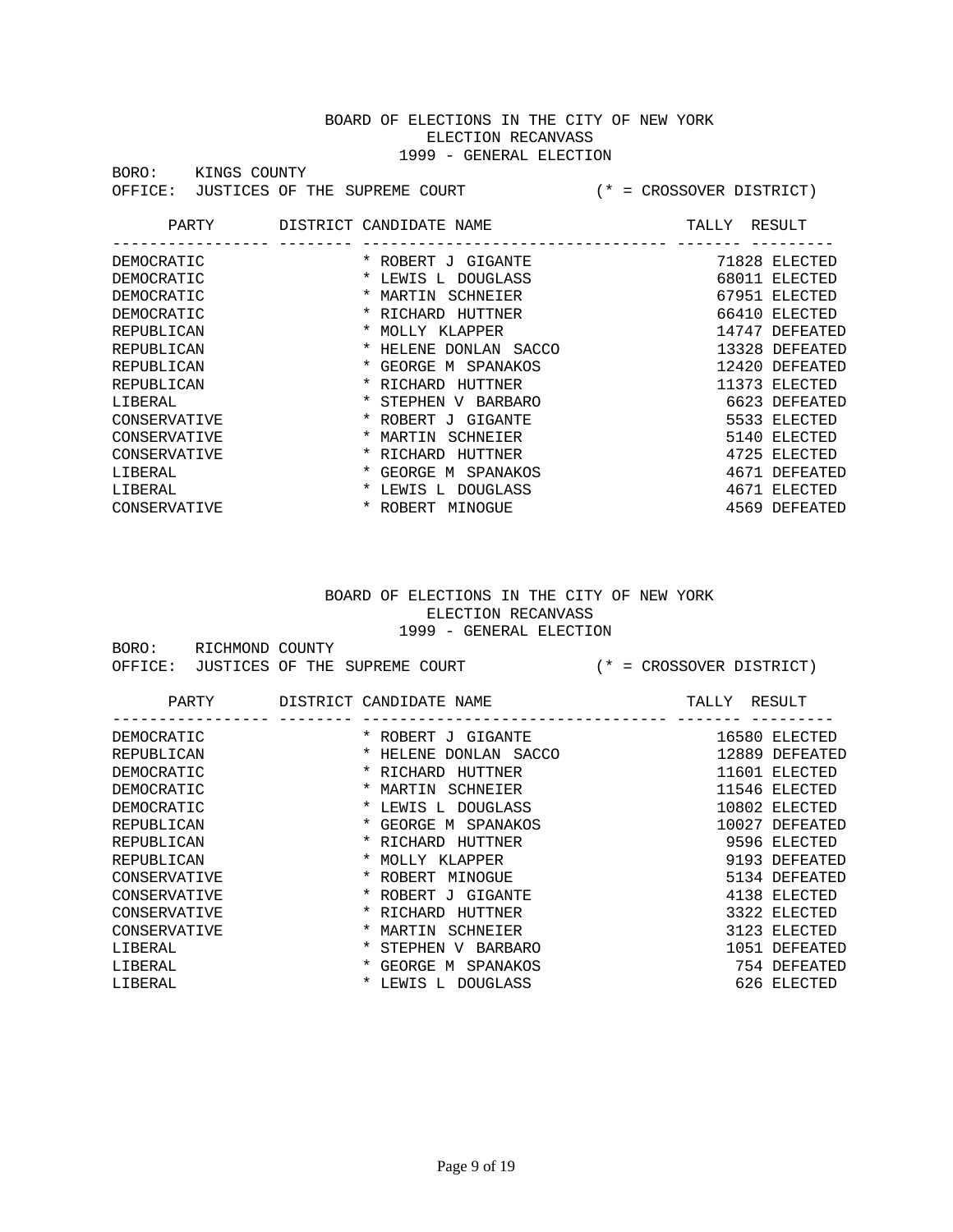| BORO:   | KINGS COUNTY |                           |  |
|---------|--------------|---------------------------|--|
| OFFICE: |              | CIVIL COURT (COUNTY WIDE) |  |

# OE)  $(* = \text{CROSSOVER DISTRICT})$

| PARTY        | DISTRICT CANDIDATE NAME | TALLY RESULT  |
|--------------|-------------------------|---------------|
| DEMOCRATIC   | DONALD SCOTT KURTZ      | 65775 ELECTED |
| REPUBLICAN   | DONALD SCOTT KURTZ      | 11161 ELECTED |
| TNDEPENDENT  | SOL LIEBERMAN           | 5740 DEFEATED |
| CONSERVATIVE | HERBERT F RYAN          | 5418 DEFEATED |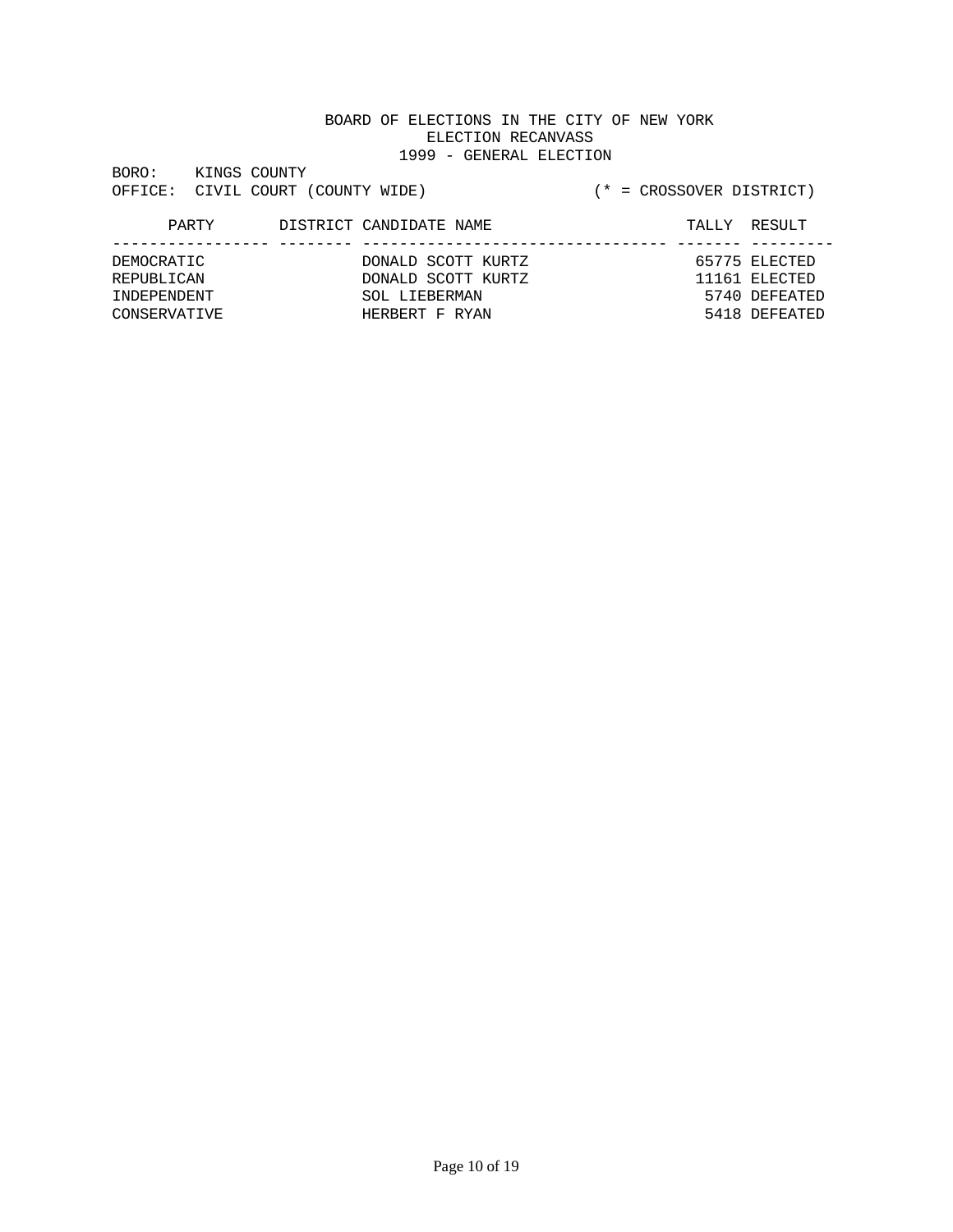BORO: KINGS COUNTY<br>OFFICE: COUNCIL

## (\* = CROSSOVER DISTRICT)

| PARTY            |    | DISTRICT CANDIDATE NAME | TALLY | RESULT       |
|------------------|----|-------------------------|-------|--------------|
| DEMOCRATIC       | 48 | MICHAEL C NELSON        |       | 6554 ELECTED |
| GREEN PARTY      | 48 | SONYA OSTROM            |       | 680 DEFEATED |
| CONSERVATIVE     | 48 | CONCETTA DEPASOUALE     |       | 502 DEFEATED |
| WORKING FAMILIES | 48 | SONYA OSTROM            |       | 495 DEFEATED |
| LIBERAL          | 48 | MICHAEL C NELSON        |       | 476 ELECTED  |

| DEMOCRATIC       | $\star$ | -50    | JOHN N SOLLAZZO    | 774 DEFEATED |
|------------------|---------|--------|--------------------|--------------|
| REPUBLICAN       |         | $*50$  | JAMES S ODDO       | 450 ELECTED  |
| WORKING FAMILIES |         | $*50$  | JOHN N SOLLAZZO    | 74 DEFEATED  |
| CONSERVATIVE     |         | $*50$  | JAMES S ODDO       | 51 ELECTED   |
| RIGHT-TO-LIFE    | $\star$ | - 50   | JAMES S ODDO       | 42 ELECTED   |
| INDEPENDENT      |         | $*$ 50 | JAMES S ODDO       | 28 ELECTED   |
| T.TRERAL         | *       | 50     | MARYLOU OCALLAGHAN | 26 DEFEATED  |

#### BOARD OF ELECTIONS IN THE CITY OF NEW YORK ELECTION RECANVASS 1999 - GENERAL ELECTION

BORO: RICHMOND COUNTY

OFFICE: COUNCIL (\* = CROSSOVER DISTRICT)

| PARTY            |         |       | DISTRICT CANDIDATE NAME | TALLY | RESULT        |
|------------------|---------|-------|-------------------------|-------|---------------|
|                  |         |       |                         |       |               |
| REPUBLICAN       |         | $*50$ | JAMES S ODDO            |       | 4797 ELECTED  |
| DEMOCRATIC       | $\star$ | 50    | JOHN N SOLLAZZO         |       | 4142 DEFEATED |
| CONSERVATIVE     | $\star$ | 50    | JAMES S ODDO            |       | 679 ELECTED   |
| INDEPENDENT      |         | $*50$ | JAMES S ODDO            |       | 390 ELECTED   |
| RIGHT-TO-LIFE    |         | $*50$ | JAMES S ODDO            |       | 356 ELECTED   |
| WORKING FAMILIES | $\star$ | 50    | JOHN N SOLLAZZO         |       | 329 DEFEATED  |
| LIBERAL          | $\star$ | 50    | MARYLOU OCALLAGHAN      |       | 164 DEFEATED  |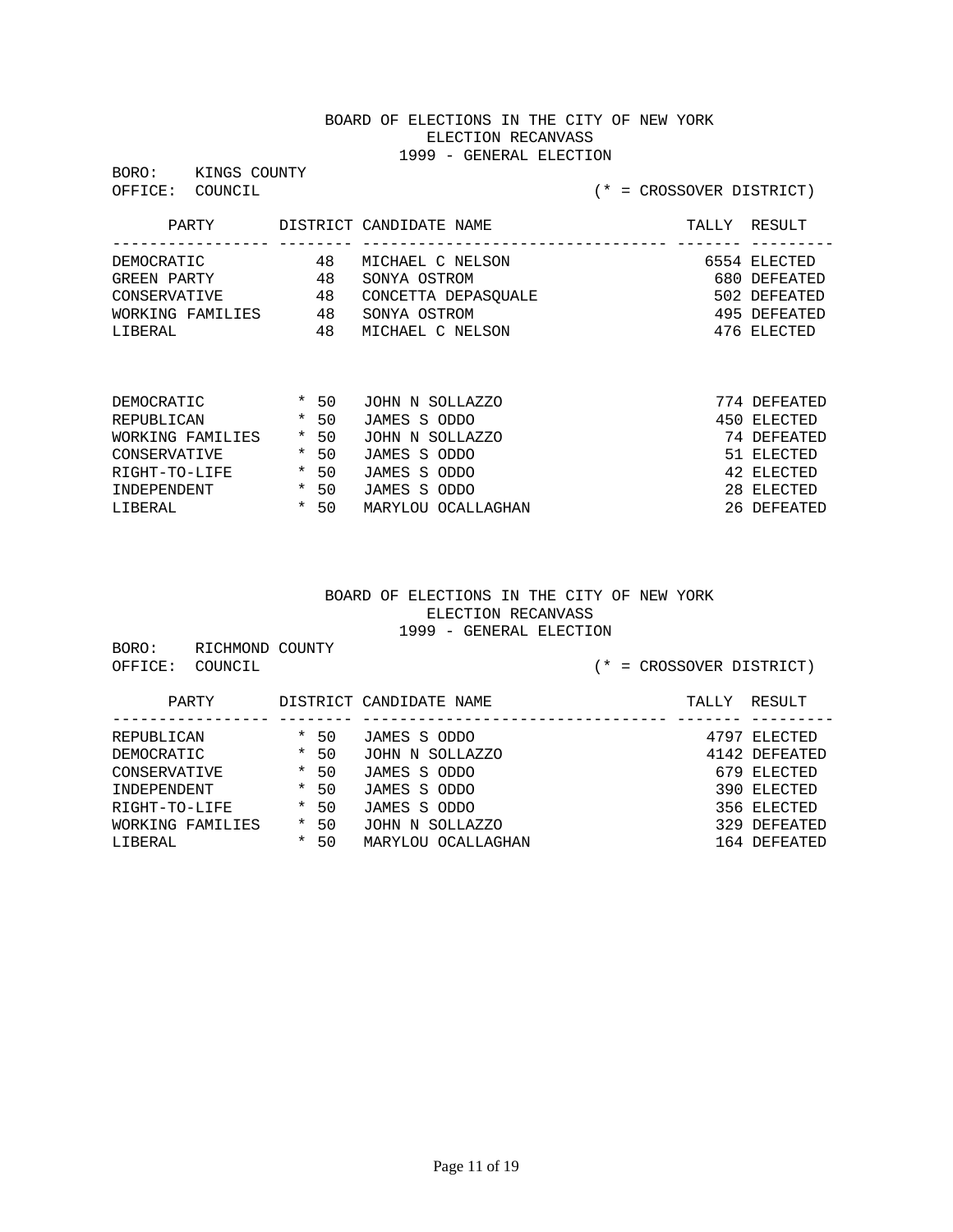| BORO:        | KINGS COUNTY     | OFFICE: CIVIL COURT BY DISTRICT | $(*)$ = CROSSOVER DISTRICT) |  |               |
|--------------|------------------|---------------------------------|-----------------------------|--|---------------|
|              |                  |                                 |                             |  |               |
|              |                  |                                 |                             |  |               |
| DEMOCRATIC   |                  |                                 | 02 BERNADETTE F BAYNE       |  | 8486 ELECTED  |
| LIBERAL      |                  |                                 | 02 WAVNY TOUSSAINT          |  | 2201 DEFEATED |
| REPUBLICAN   |                  | 02                              | CARL F TRUNK                |  | 253 DEFEATED  |
|              |                  |                                 |                             |  |               |
|              |                  |                                 |                             |  |               |
| DEMOCRATIC   |                  | 0 <sub>3</sub>                  | WAYNE SAITTA                |  | 6095 ELECTED  |
| INDEPENDENT  |                  | 03                              | GERALD J DUNBAR             |  | 3375 DEFEATED |
| CONSERVATIVE |                  | 03                              | GERALD J DUNBAR             |  | 1357 DEFEATED |
| GREEN PARTY  |                  | 03                              | WAYNE SAITTA                |  | 510 ELECTED   |
|              | WORKING FAMILIES | 03                              | WAYNE SAITTA                |  | 469 ELECTED   |
| LIBERAL      |                  | 03                              | WAYNE SAITTA                |  | 397 ELECTED   |
|              |                  |                                 |                             |  |               |
|              |                  |                                 |                             |  |               |
| DEMOCRATIC   |                  | 05                              | RACHEL AMY ADAMS            |  | 8941 ELECTED  |
| REPUBLICAN   |                  | 0 <sub>5</sub>                  | RACHEL AMY ADAMS            |  | 4020 ELECTED  |
| CONSERVATIVE |                  | 0 <sub>5</sub>                  | ANTHONY A LABELLA JR        |  | 2460 DEFEATED |
|              |                  |                                 |                             |  |               |
|              |                  |                                 |                             |  |               |
| DEMOCRATIC   |                  | 06                              | RAYMOND GUZMAN              |  | 13269 ELECTED |
| CONSERVATIVE |                  | 06                              | RAYMOND GUZMAN              |  | 712 ELECTED   |
|              |                  |                                 |                             |  |               |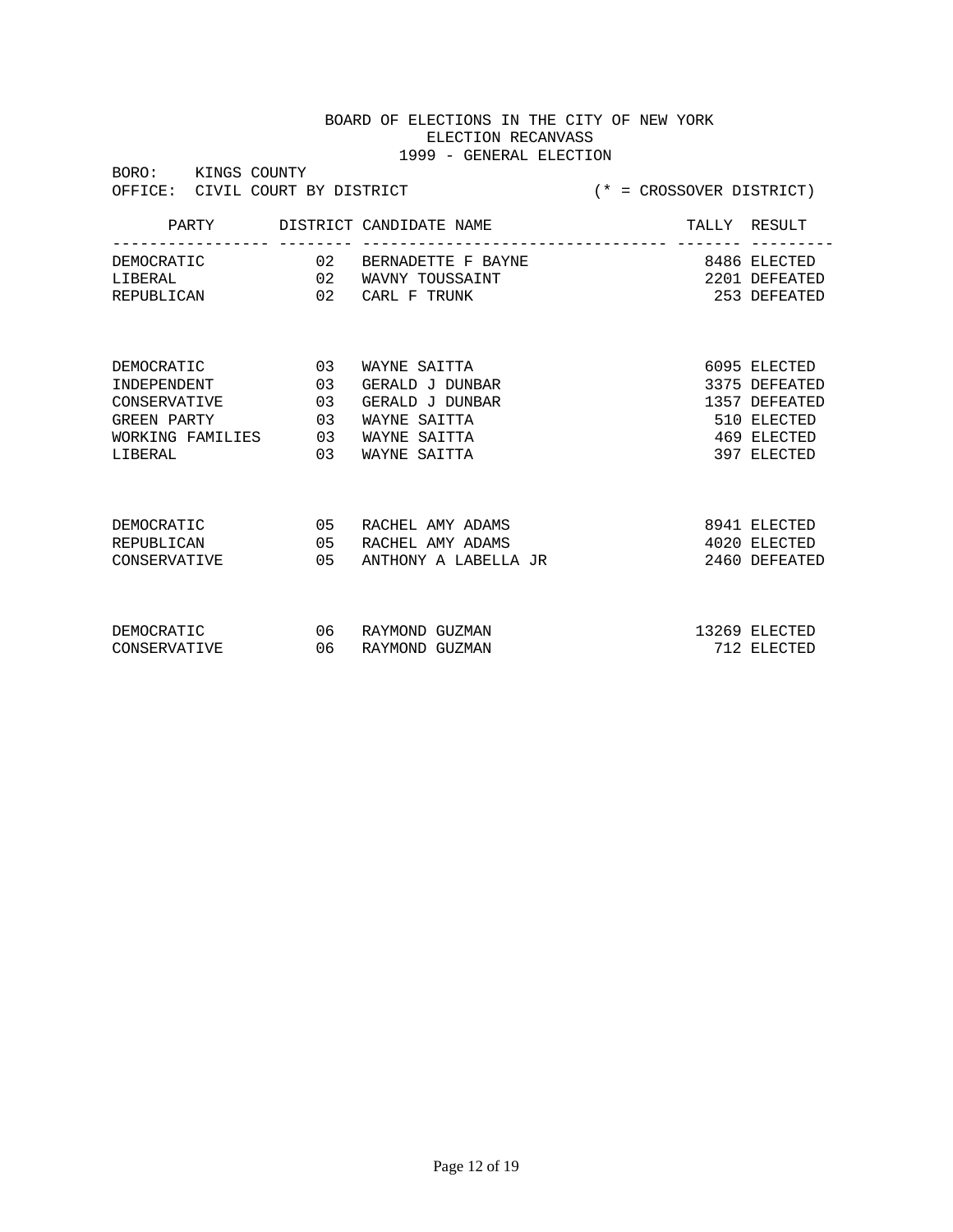BORO: QUEENS COUNTY OFFICE: JUSTICES OF THE SUPREME COURT (\* = CROSSOVER DISTRICT)

PARTY DISTRICT CANDIDATE NAME TALLY RESULT ----------------- -------- --------------------------------- ------- --------- DEMOCRATIC **DEMOCRATIC** JEREMY S WEINSTEIN 61763 ELECTED DEMOCRATIC LAURA D BLACKBURNE 60109 ELECTED DEMOCRATIC DANIEL W JOY 55678 ELECTED DEMOCRATIC JOSEPH P DORSA 54929 ELECTED DEMOCRATIC ROBERT J MCDONALD 54800 ELECTED REPUBLICAN KERRY J KATSORHIS 19213 DEFEATED REPUBLICAN JOSEPH F KASPER 18563 DEFEATED REPUBLICAN PERRY S REICH REPUBLICAN ROBERT J MCDONALD 17977 ELECTED REPUBLICAN JOSEPH DUBOWSKI 17952 DEFEATED CONSERVATIVE KERRY J KATSORHIS 5724 DEFEATED CONSERVATIVE JOSEPH DUBOWSKI 5646 DEFEATED CONSERVATIVE PERRY S REICH 5558 DEFEATED CONSERVATIVE ROBERT J MCDONALD 5023 ELECTED CONSERVATIVE JOSEPH F KASPER 5007 DEFEATED LIBERAL LAURA D BLACKBURNE 2827 ELECTED DANIEL W JOY 2814 ELECTED LIBERAL JEREMY S WEINSTEIN 2732 ELECTED LIBERAL JOSEPH P DORSA 2541 ELECTED INDEPENDENT LAURA D BLACKBURNE 2373 ELECTED INDEPENDENT JOSEPH F KASPER 2357 DEFEATED LIBERAL ROBERT J MCDONALD 2336 ELECTED INDEPENDENT **IEREMY S WEINSTEIN** 2159 ELECTED INDEPENDENT JOSEPH P DORSA 2078 ELECTED INDEPENDENT ROBERT J MCDONALD 1938 ELECTED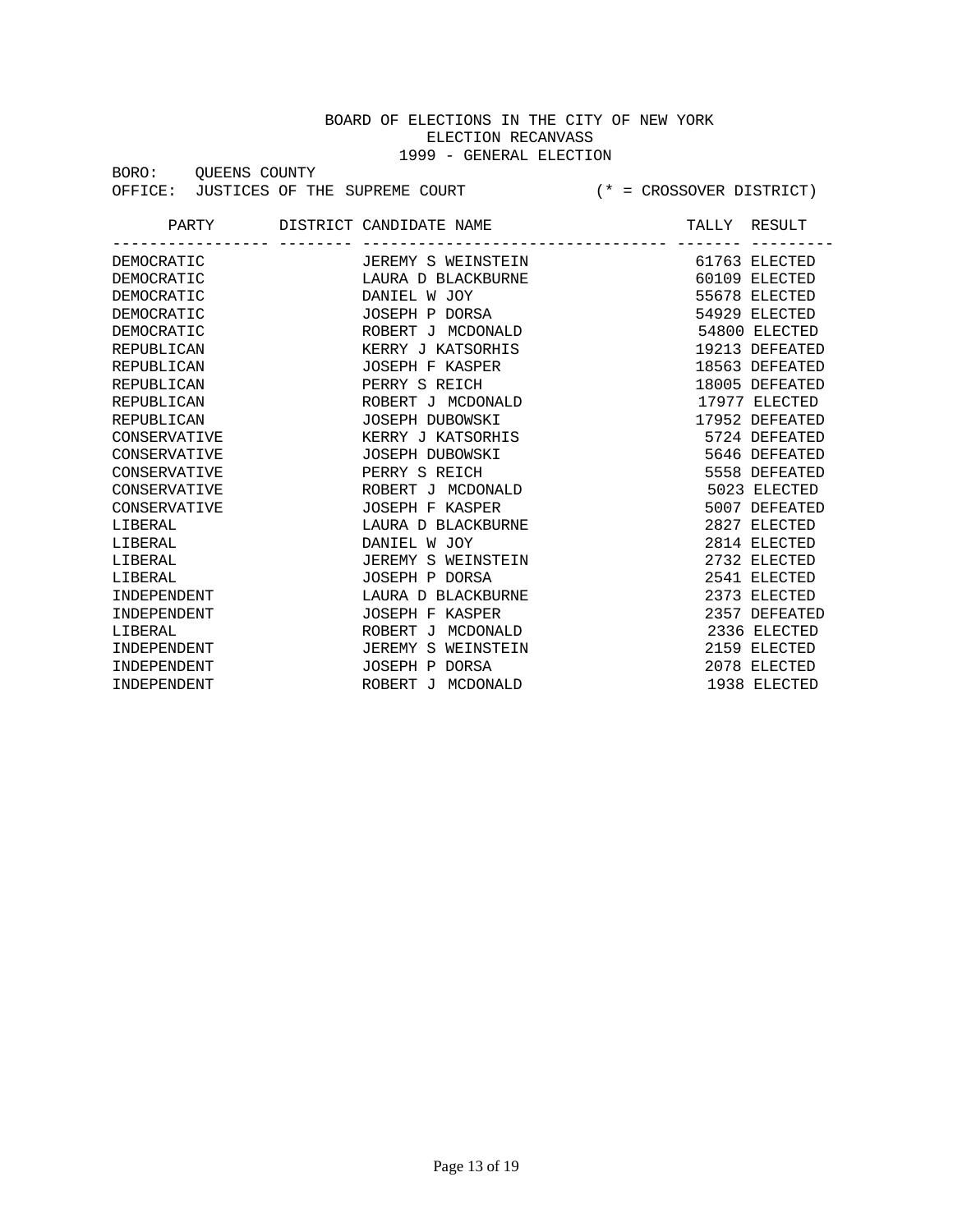| BORO:   | OUEENS COUNTY |                           |  |
|---------|---------------|---------------------------|--|
| OFFICE: |               | CIVIL COURT (COUNTY WIDE) |  |

| PARTY        | DISTRICT CANDIDATE NAME | RESULT<br>TALLY |
|--------------|-------------------------|-----------------|
|              |                         |                 |
| DEMOCRATIC   | KEVIN KERRIGAN          | 58517 ELECTED   |
| DEMOCRATIC   | JAMES J GOLIA           | 56503 ELECTED   |
| REPUBLICAN   | JAMES J GOLIA           | 18360 ELECTED   |
| CONSERVATIVE | JAMES J GOLIA           | 5027 ELECTED    |
| INDEPENDENT  | KEVIN KERRIGAN          | 3088 ELECTED    |
| LIBERAL      | KEVIN KERRIGAN          | 2606 ELECTED    |
| LIBERAL      | JAMES J GOLIA           | 2334 ELECTED    |
| INDEPENDENT  | JAMES J GOLIA           | 1959 ELECTED    |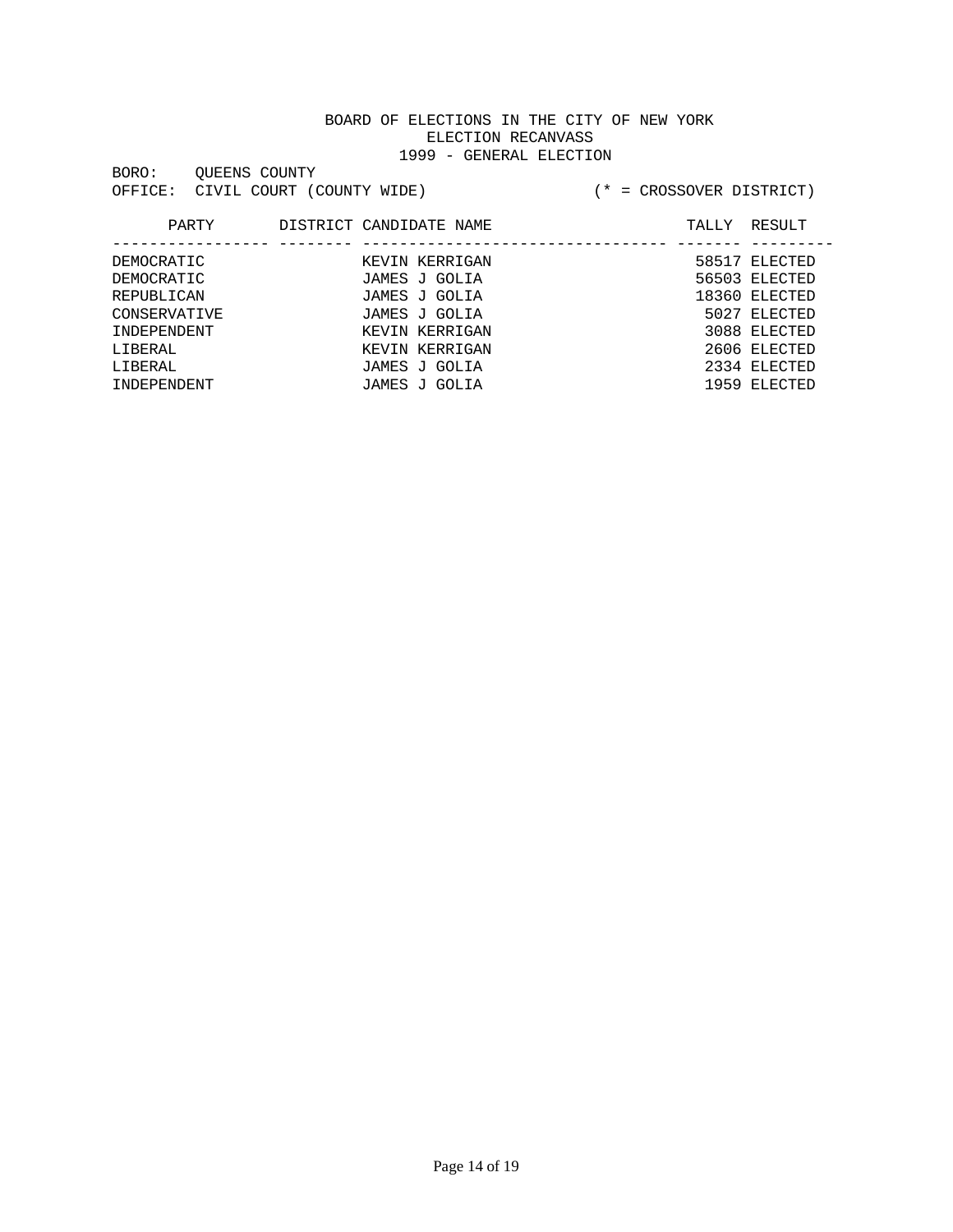| BORO:   | OUEENS COUNTY     |
|---------|-------------------|
| OFFICE: | DISTRICT ATTORNEY |

| PARTY        | DISTRICT CANDIDATE NAME |  | TALLY RESULT  |
|--------------|-------------------------|--|---------------|
|              |                         |  |               |
| DEMOCRATIC   | RICHARD A BROWN         |  | 62161 ELECTED |
| REPUBLICAN   | RICHARD A BROWN         |  | 20282 ELECTED |
| CONSERVATIVE | RICHARD A BROWN         |  | 4837 ELECTED  |
| GREEN PARTY  | VINTON B STEVENS        |  | 3910 DEFEATED |
| LIBERAL      | RICHARD A BROWN         |  | 2170 ELECTED  |
| INDEPENDENT  | RICHARD A BROWN         |  | 2063 ELECTED  |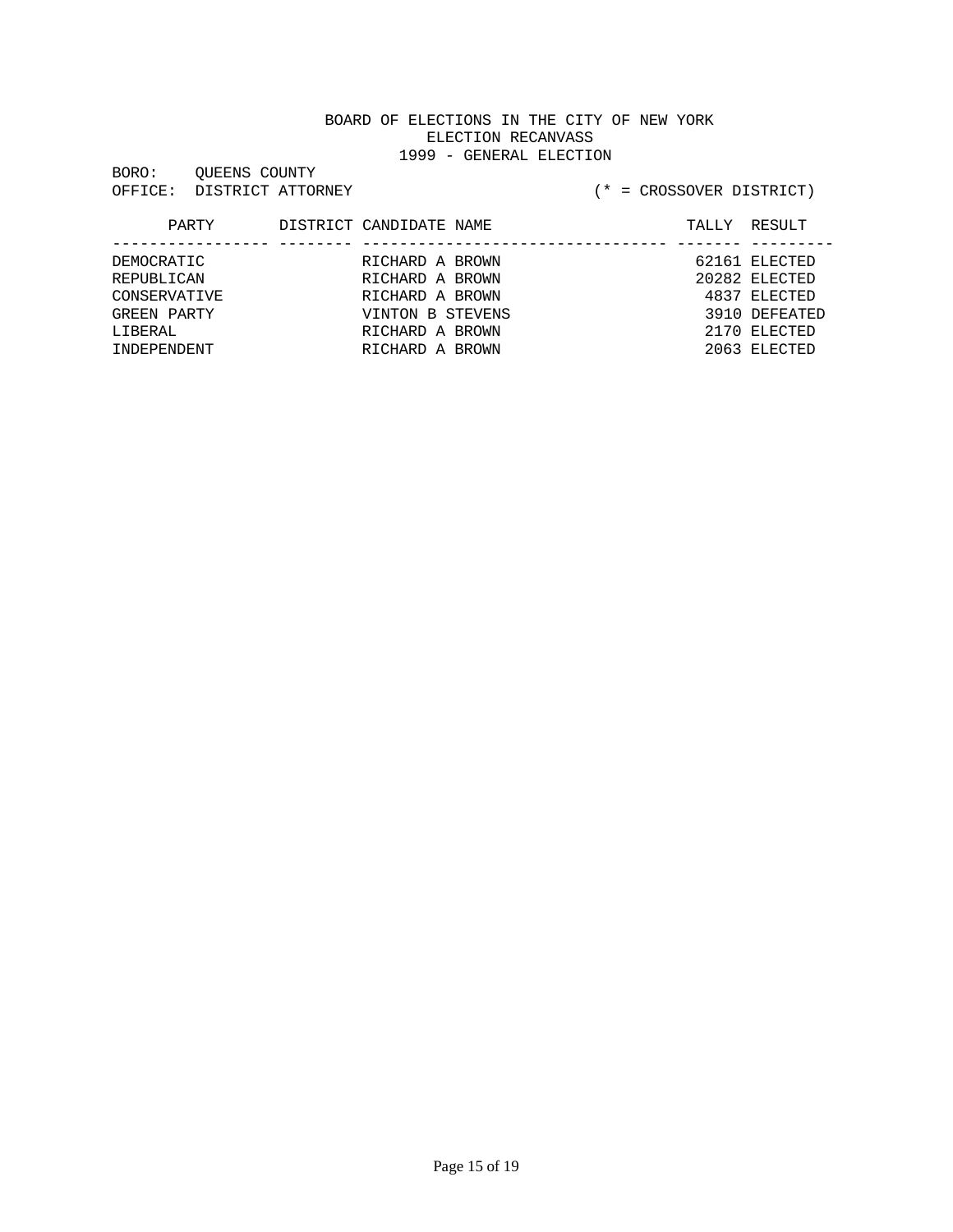BORO: QUEENS COUNTY

#### OFFICE: STATE SENATE (\* = CROSSOVER DISTRICT)

| PARTY            |    | DISTRICT CANDIDATE NAME | TALLY | RESULT       |
|------------------|----|-------------------------|-------|--------------|
|                  |    |                         |       |              |
| DEMOCRATIC       | 16 | TOBY A STAVISKY         |       | 6743 ELECTED |
| GREEN PARTY      | 16 | RICHARD JANNACCIO       |       | 639 DEFEATED |
| WORKING FAMILIES | 16 | TOBY A STAVISKY         |       | 502 ELECTED  |
| TNDEPENDENT      | 16 | TOBY A STAVISKY         |       | 255 ELECTED  |
| LIBERAL          | 16 | TOBY A STAVISKY         |       | 188 ELECTED  |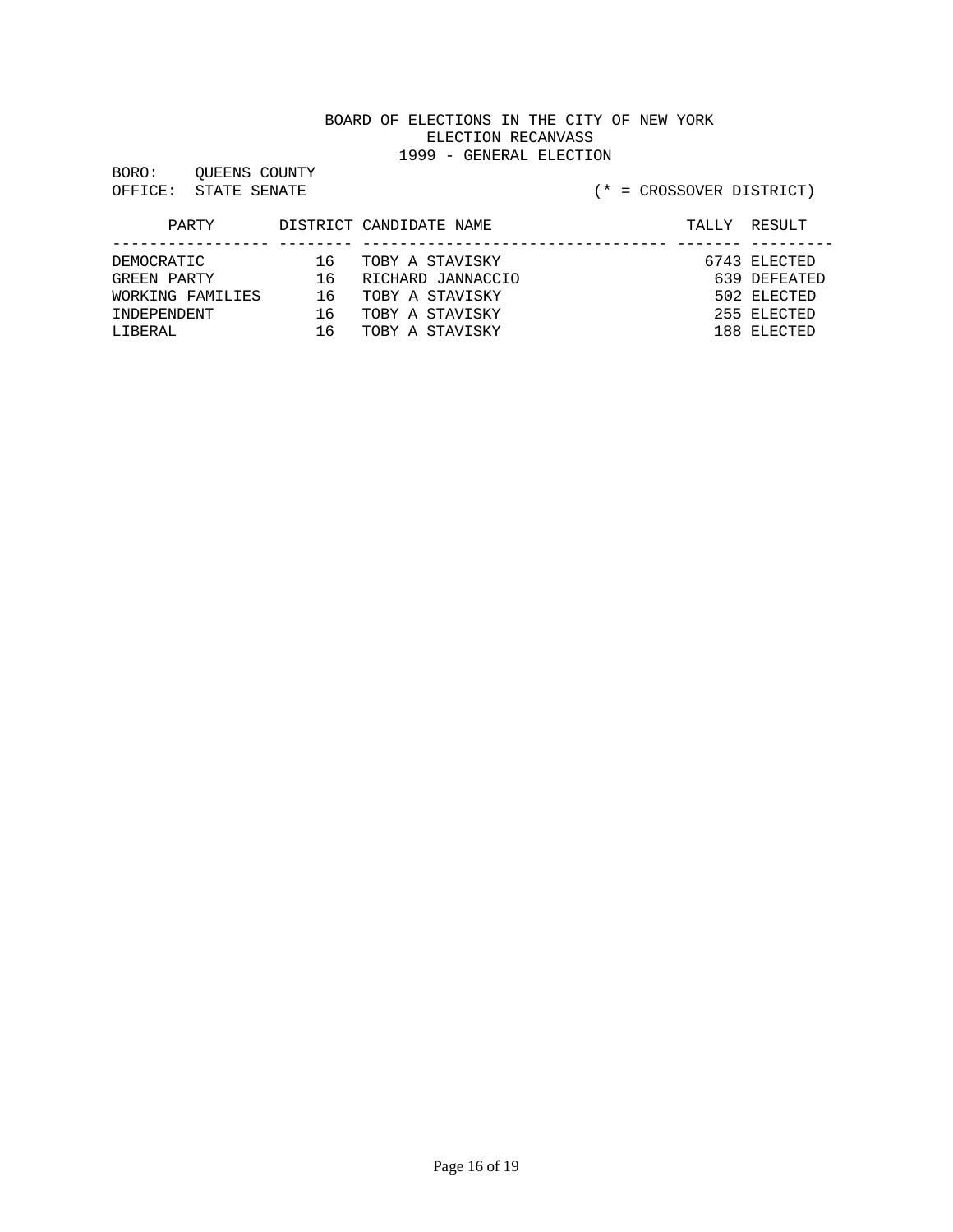| BORO:   | OUEENS COUNTY |                         |
|---------|---------------|-------------------------|
| OFFICE: |               | CIVIL COURT BY DISTRICT |

| PARTY       |    | DISTRICT CANDIDATE NAME | TALLY RESULT  |
|-------------|----|-------------------------|---------------|
|             |    |                         |               |
| DEMOCRATIC  | 04 | DUANE A HART            | 19257 ELECTED |
| REPUBLICAN  | 04 | THEODORE A STAMAS       | 3654 DEFEATED |
| T.TBERAL    | 04 | DUANE A HART            | 702 ELECTED   |
| TNDEPENDENT | 04 | DUANE A HART            | 582 ELECTED   |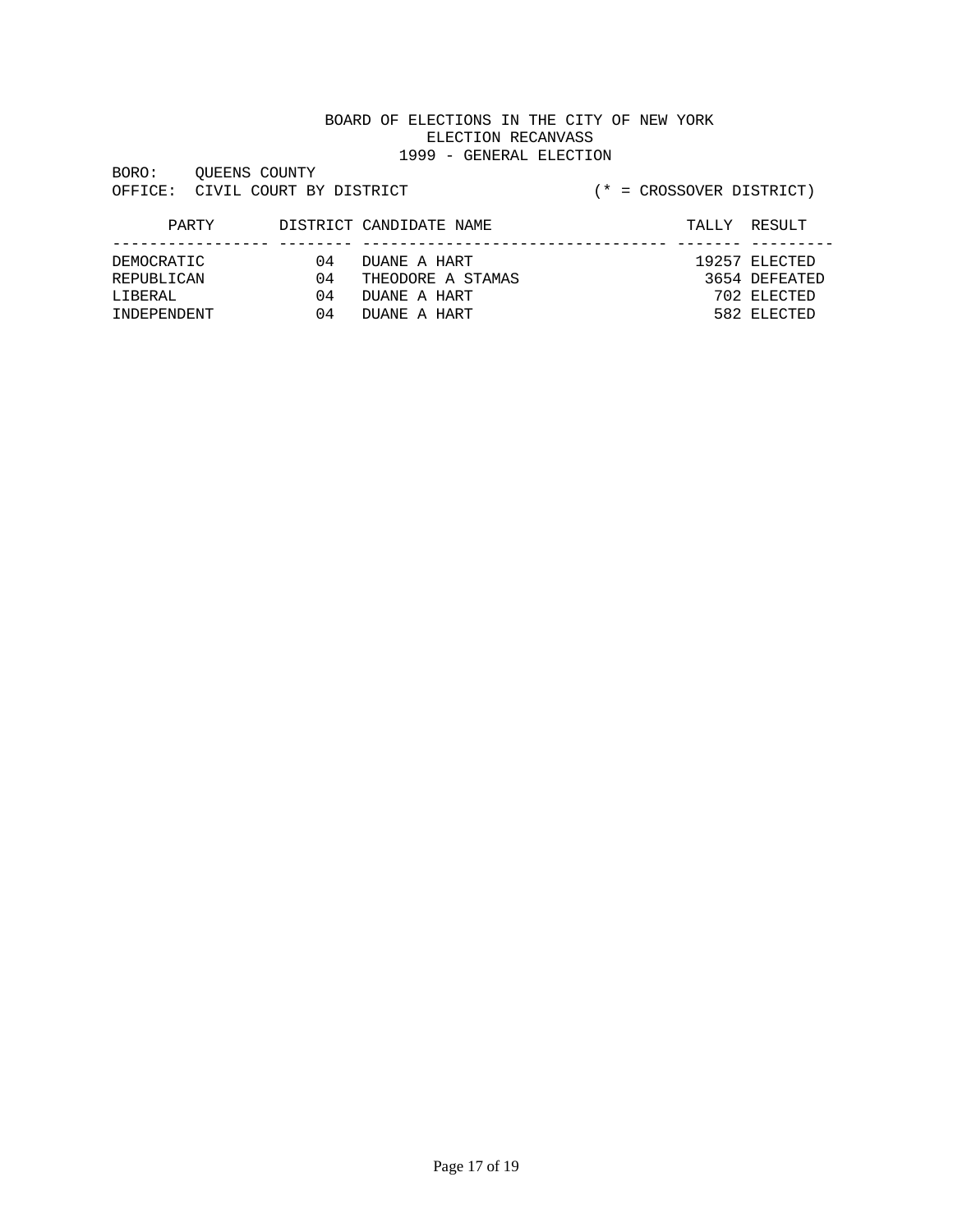BORO: RICHMOND COUNTY OFFICE: DISTRICT ATTORNEY (\* = CROSSOVER DISTRICT)

| PARTY            | DISTRICT CANDIDATE NAME | ---------------        | TALLY RESULT   |
|------------------|-------------------------|------------------------|----------------|
| DEMOCRATIC       | WILLIAM L MURPHY        |                        | 17637 ELECTED  |
| REPUBLICAN       |                         | CATHERINE M DIDOMENICO | 13324 DEFEATED |
| CONSERVATIVE     | WILLIAM L MURPHY        |                        | 2846 ELECTED   |
| WORKING FAMILIES | WILLIAM L MURPHY        |                        | 1070 ELECTED   |
| INDEPENDENT      | WILLIAM L MURPHY        |                        | 830 ELECTED    |
| RIGHT-TO-LIFE    | WILLIAM BRYK            |                        | 601 DEFEATED   |